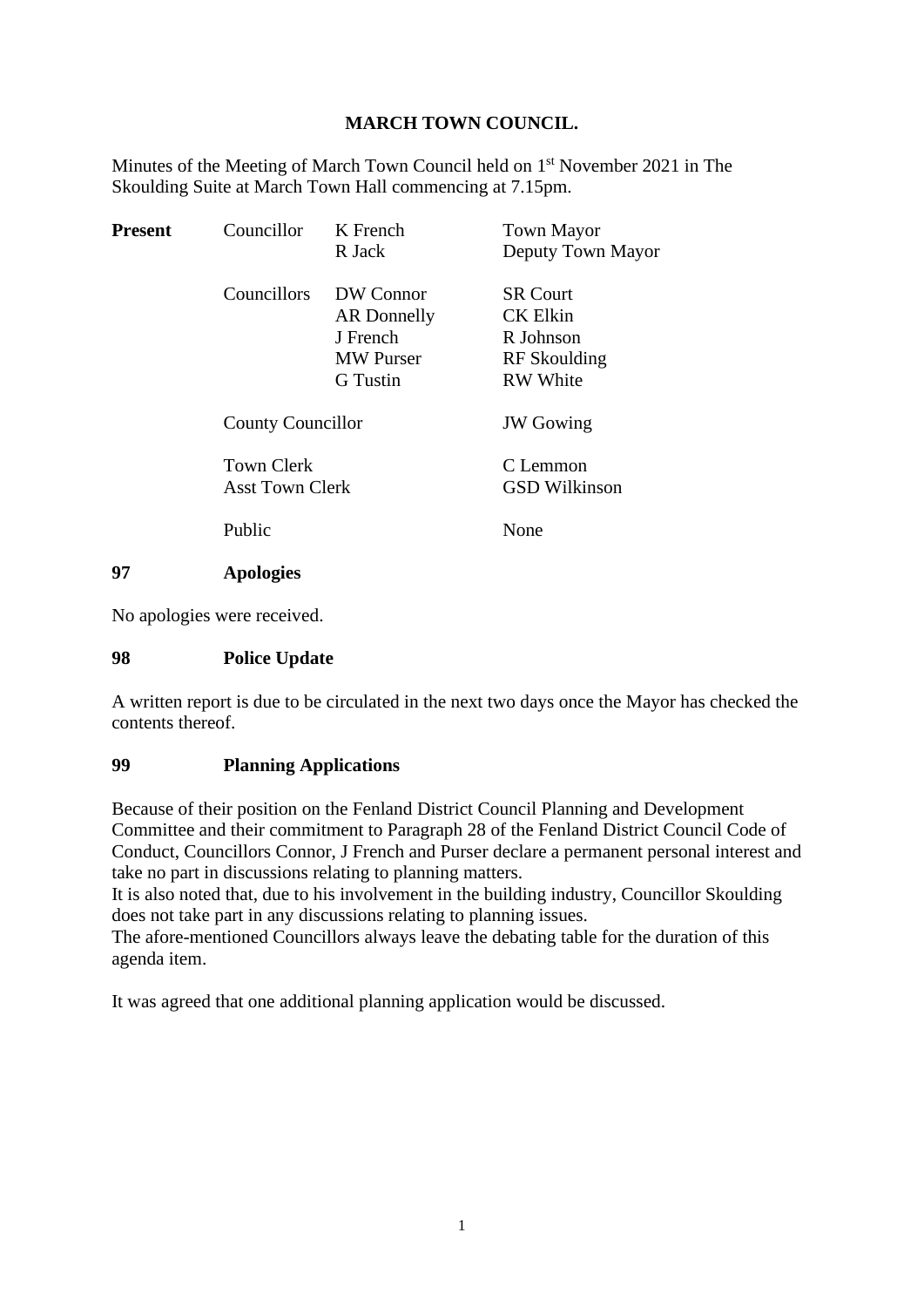| Application<br><b>Number</b> | Name and address of applicant, details of application,<br>and recommendation of March Town Council                                                                                                                                                                                                                                                                                                                                                                                                                                                                                                                                                                                                                                                              |
|------------------------------|-----------------------------------------------------------------------------------------------------------------------------------------------------------------------------------------------------------------------------------------------------------------------------------------------------------------------------------------------------------------------------------------------------------------------------------------------------------------------------------------------------------------------------------------------------------------------------------------------------------------------------------------------------------------------------------------------------------------------------------------------------------------|
| F/YR21/1175/F                | Partner Construction Ltd., Media House, Azalea Drive,<br>Swanley, Kent.<br>Erect 65 x dwellings comprising of 4 x 3-storey 4-bed, 40 x 2-<br>storey 3-bed 13 x 2-storey 2-bed and 2 x blocks of flats (8 x 1-<br>bed), and the installation of a pumping station and substation,<br>and formation of 2 x attenuation pond areas at Land East of<br>York Lodge, Gaul Road, March.<br>Received: 18 October 2021.<br>Reply by: 8 November 2021.<br>Since he is a member of the Fenland District Scouting<br>Association that owns land next to the application site,<br>Councillor Elkin declared a personal interest and took no part<br>in the discussions relating to this application.<br>Recommend approval subject to satisfactory flood risk<br>assessment. |
| F/YR21/1185/O                | Elmside Limited, Grosvenor House, 66-67 Athol Street,<br>Douglas, Isle of Man.<br>Erect up to 9 x dwellings (outline application with matters<br>committed in respect of access) at Land South West of Queen<br>Street Close, March.<br>Since she is employed by the school that is adjacent to the<br>application site, Councillor Johnson declared a personal interest<br>and took no part in the discussions relating to this application.<br>Received: 21 October 2021.<br>Reply by: 11 November 2021.<br>Recommend approval.                                                                                                                                                                                                                               |
| F/YR21/1193/RM               | Mr A Fovargue, Cross Road Poultry Farm, Cross Road, March.<br>Reserved Matters application relating to detailed matters of<br>appearance, landscaping, layout, scale and access pursuant to<br>outline permission F/YR19/0972/FDC to erect 1 x dwelling to<br>Land East of 80 Upwell Road, March.<br>Received: 21 October 2021.<br>Reply by: 11 November 2021.<br>Recommend refusal since the design is out-of-keeping with the<br>surrounding properties.                                                                                                                                                                                                                                                                                                      |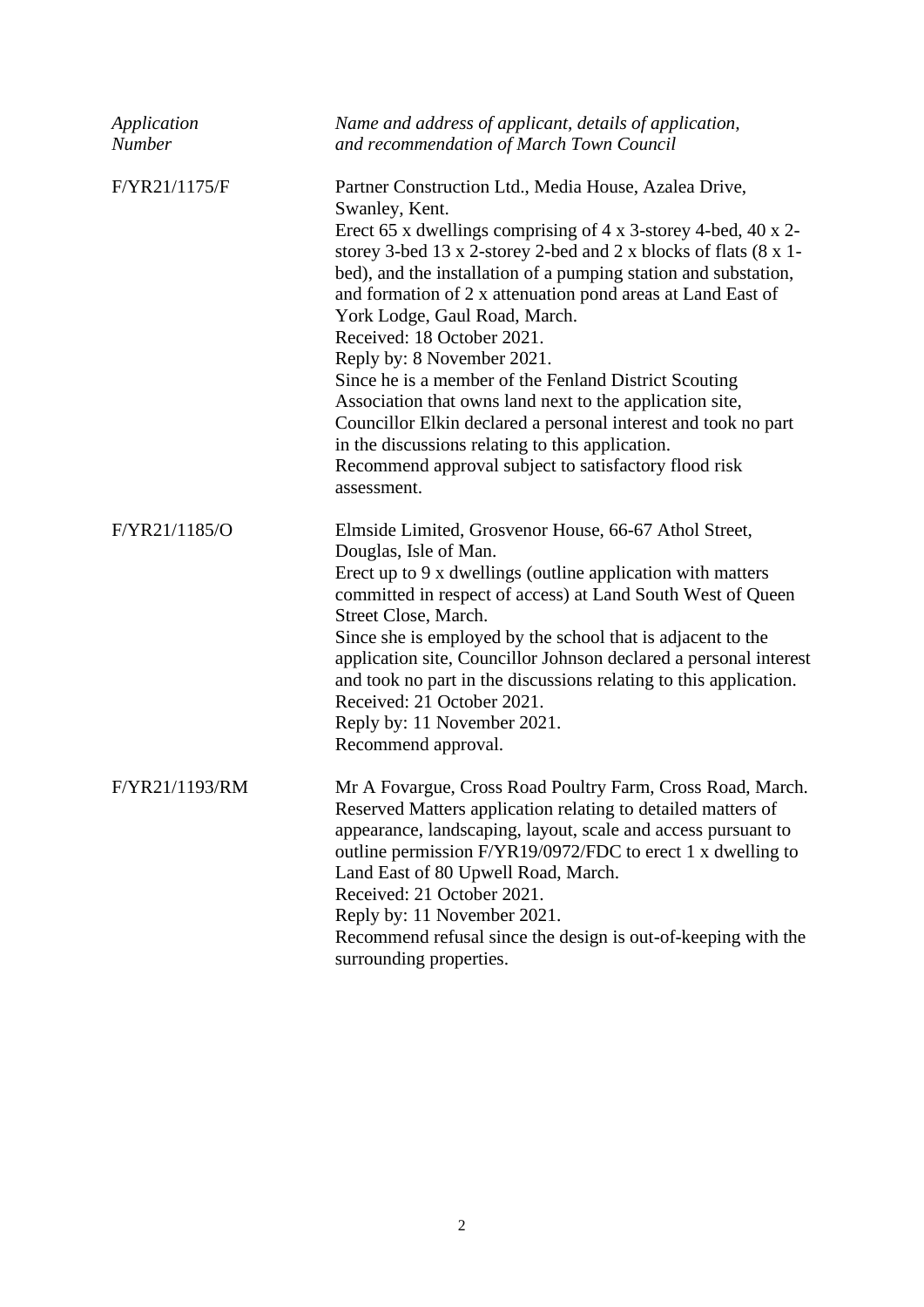| F/YR21/1214/VOC  | Ms S Brind, Sanctuary Homes, Avro House, 49 Lancaster Way<br>Business Park, Witchford, Ely.<br>Variation of condition 19 to enable amendment to approved<br>plans of planning permission F/YR18/0458/F (Erection of 24 x<br>2-storey dwellings comprising of 12 x 2-bed and 12 x 3-bed<br>together with an extension to Kingswood Road to provide new<br>vehicular and pedestrian access) in relation to Plots 11 and 12<br>and removal of sub-station at Site of Former Kingswood Park<br>Residential Home, Kingswood Road, March.<br>Received: 21 October 2021.<br>Reply by: 11 November 2021.<br>Recommend approval. |
|------------------|-------------------------------------------------------------------------------------------------------------------------------------------------------------------------------------------------------------------------------------------------------------------------------------------------------------------------------------------------------------------------------------------------------------------------------------------------------------------------------------------------------------------------------------------------------------------------------------------------------------------------|
| F/YR21/1220/TRCA | Mr Nick Munns, March Museum, High Street, March.<br>Fell 1 x Alder and Works to 1 x Ash Tree and 2 x Silver Birch<br>Trees within a Conservation Area at The March Museum, High<br>Street, March.<br>Received: 19 October 2021.<br>Reply by: 9 November 2021.<br>Recommend approval.                                                                                                                                                                                                                                                                                                                                    |
| F/YR21/0819/FDL  | Mrs W Carver, 12 Waveney Drive, March.<br>Erect 1 x dwelling involving the demolition of existing<br>outbuildings (outline application with matters committed in<br>respect of access) at Land South of Gillingham Lodge, The<br>Chase, Gaul Road, March.<br>Revised proposals have been received in respect of the above.<br>The revision is: Scheme amended from separate footpath to<br>widened shared surface and highways requirements included at<br>the junction with Gaul Road.<br>Received: 29 October 2021.<br>Reply by: 8 November 2021.<br>Recommend approval.                                              |

## **100 Public Participation**

Since nobody had given the requisite notice to the Clerk to enable them to address the meeting, no public participation took place.

## **101 Minutes of Meetings**

The following Minutes were agreed and signed by the Mayor: Main Council Meeting of 4<sup>th</sup> October 2021. Planning Sub-Committee Meeting of 18<sup>th</sup> October 2021. Christmas Lights Working Party Meeting of 18<sup>th</sup> October 2021.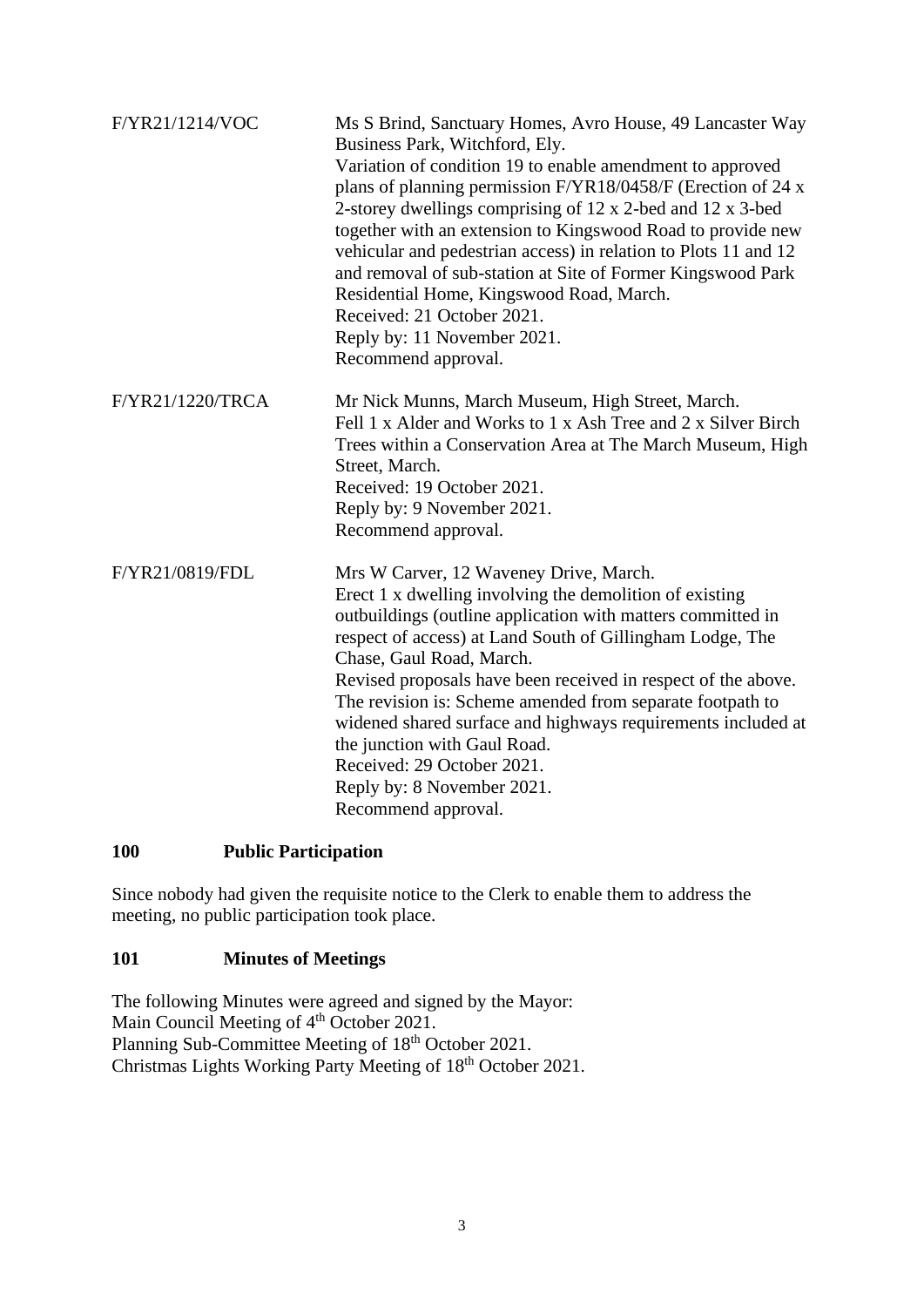# **102 Matters Arising**

Re Main Council Meeting of 4<sup>th</sup> October 2021:

| Minute 85:        | The Clerk reported that he had emailed Sgt Richard Lugg on 5 <sup>th</sup><br>October 2021 with Councillors concerns. A response dated 8 <sup>th</sup><br>October 2021 stated that he would continue to forward full<br>copies of all minutes to Councillors following the meetings<br>with their respective Mayors. If, on any occasion, the Mayor<br>could not attend the meeting, a substitute could be appointed in<br>place thereof.<br>Budgets, however, did not allow for his general attendance at<br>Council meetings but in-person visits would continue to be<br>arranged on limited irregular occasions. |
|-------------------|----------------------------------------------------------------------------------------------------------------------------------------------------------------------------------------------------------------------------------------------------------------------------------------------------------------------------------------------------------------------------------------------------------------------------------------------------------------------------------------------------------------------------------------------------------------------------------------------------------------------|
|                   | Councillor J French also reported that "Specials" will be<br>visiting all schools in the near future to enforce parking issues.                                                                                                                                                                                                                                                                                                                                                                                                                                                                                      |
|                   | Re Christmas lights Working Party Meeting of 18 <sup>th</sup> October 2021:                                                                                                                                                                                                                                                                                                                                                                                                                                                                                                                                          |
| Page 3, Point 15: | Councillor Elkin reported that the "Iceland" lamp posts had still<br>not been fitted with the necessary sockets as previously<br>promised.                                                                                                                                                                                                                                                                                                                                                                                                                                                                           |

### **103 Queen's Platinum Jubilee**

Councillor Jack outlined details of events, including beacon lighting, that are being arranged on a national basis.

Discussions ensued and the following points were agreed:

- a) Due to the problems involved, March Town Council should not, at this stage, consider joining the national beacon lighting ceremonies.
- b) March Town Council would plant trees in recognition of this amazing achievement and encourage local families and organisations to do the same.
- c) March Town Council would consider commissioning a plaque to be placed in a prominent position within town (such position as yet to be agreed).

## **104 Cambridgeshire County Council Update**

The Clerk reported that all email updates are being circulated on a daily basis.

Councillors J French and Gowing then reported as follows:

- a) Civil Parking Enforcement will continue to be progressed at the earliest possible opportunity.
- b) Flooding issues within town are still being encountered even though Cambridgeshire County Council has already carried out extensive remedial works.
- c) Enforcement action will be taken against any property owners who have illegally filled in dykes etc.
- d) Councillor J French is still trying to ascertain why the rear gates to the Further Education Centre have been locked. It was noted that someone had to recently climb over these gates to access the defibrillator. A less-fit or older person would not have been able to undertake such a task.